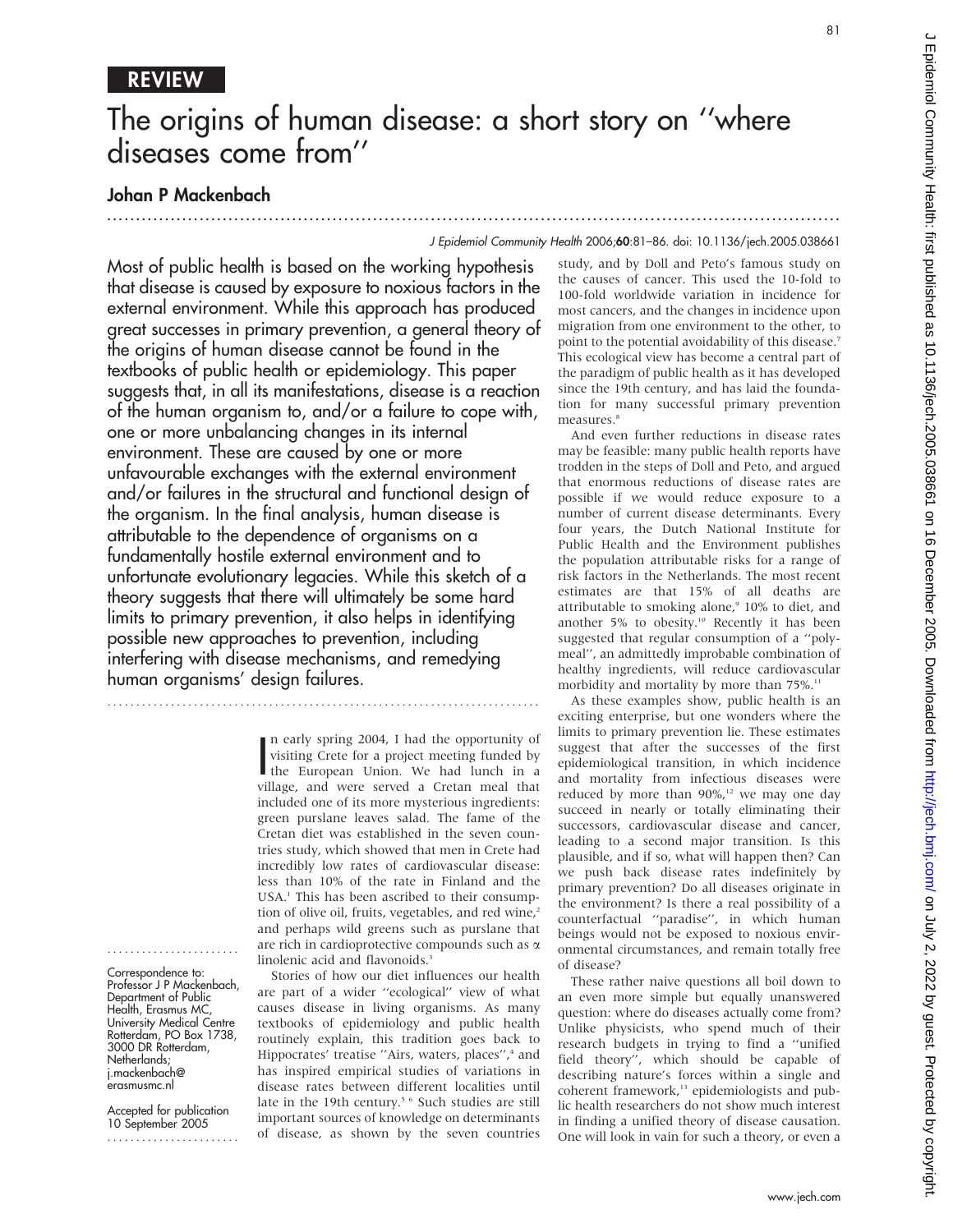brief general introduction on the nature and origins of disease, in the textbooks of public health and epidemiology (and, for that matter, in textbooks of pathology or general medicine). Nevertheless, a few possible ingredients can be sketched—and will be offered here for further discussion and elaboration. In this exercise, we will search our way back from manifestations to onsets of disease, from onsets to direct causes of disease, and from direct causes to origins of disease (see fig 1).

#### MECHANISMS OF DISEASE: REACTIONS TO UNBALANCING CHANGES IN THE INTERNAL ENVIRONMENT

Medicine has long been dominated by ontological theories of disease—that is, theories in which diseases had an existence independent or separate from the suffering organism. The naive question ''where do diseases come from?'' actually reflects this popular error. It was only in the 19th century that Rudolf Virchow declared that ''diseases have no independent or isolated existence; they are not autonomous organisms, not beings invading a body, nor parasites growing on it; they are only the manifestations of life processes under altered conditions''.14 Since then, disease is seen as an attribute of an organism—a set of pathological manifestations that we can classify in different categories (disease entities), but that should be viewed as reactions of the organism to certain pathological onsets. The link between pathological onsets and clinical manifestations is provided by so called disease mechanisms.<sup>15</sup>

Box 1 gives important examples of pathological onsets, disease mechanisms, and resulting diseases. Despite the enormous variety in mechanisms, most can be understood as reactions of the organism to, and/or a failure to cope with, some unbalancing change in their ''internal environment'' (Claude Bernard's milieu intérieur). This fits within a systems theory of life: living organisms can be seen as systems that are in a state of dynamic equilibrium, not with their external environment but internally. To survive, they must continuously exchange energy and matter with their external environment, while keeping the composition of their milieu intérieur stable within narrowly defined limits.<sup>16 17</sup> They adjust to changes in their internal environment through a variety of homoeostatic mechanisms, such as behavioural responses, immune reactions, and detoxification procedures. According to this view, disease results when changes in the internal environment temporarily or permanently exceed the

Signs and symptoms

Pathogenesis: mechanisms of disease

Pathological onset

Aetiology: direct causes of disease

Unfavourable exchanges and design failures

Ecology and evolutionary biology: origins of disease

Environmental hostilities and evolutionary legacies

Figure 1 Three levels of disease explanation.

## Box 1 Examples of pathological onsets, disease mechanisms, and related disease entities

## Congenital

- N Hereditary DNA abnormalities—impairments in growth and development and in homoeostatic adjustment mechanisms—Down's syndrome, Huntington's disease, cystic fibrosis
- . Various pathological onsets during pregnancy and childbirth—interference with normal fetal development or with perinatal health—congenital rubella, cerebral palsy attributable to hypoxia at birth

## Acquired

- Invasion with micro-organisms—injury to cells and organs by micro-organisms, toxins, and inflammatory processes—measles, tuberculosis, malaria
- Induction of autoimmune reaction—inflammatory damage to cells and organs—Graves' disease, pernicious anaemia, rheumatoid arthritis
- Induction of allergic reactions—inflammatory damage to cells and organs—asthma, atopic eczema, hay fever
- Nutrient deficiencies—insufficient growth and loss of cells and organs—iron deficiency anaemia, kwashiorkor, iodine deficiency hypothyroidism
- N Derangements of metabolic processes—chemical disturbance of milieu intérieur and its effects on organsdiabetes mellitus, hypercholesterolaemia
- $\bullet$  Formation, rupture, and thrombotic complication of atherosclerotic plaques—ischaemic damage to organs—ischaemic heart disease, cerebrovascular disease, peripheral vascular disease
- Cytogenetic abnormalities—uncontrolled cell growth lung cancer, leukaemia, Kaposi's sarcoma
- Mechanical wear and tear to supportive structuresdirect and indirect (inflammatory) damage to locomotor organs—lumbar hernia, osteoarthritis
- Ingestion of noxious chemical substances damage to cells and organs—acute intoxication, alcoholic liver cirrhosis, adverse drug reactions
- N Encounter with large kinetic forces—damage to organs—haemorrhage, hip fracture, shoulder dislocation

capacity for adjustment of the organism, or when a defect in the adjustment mechanism leads to an inadequate response.<sup>18</sup>

It is beyond the scope of this paper to review even a tiny fraction of the explanatory insights that research into disease mechanisms has generated. In the case of infectious diseases, the ''unbalancing change'' in the internal environment is invasion by micro-organisms. When the immune system does not succeed in timely elimination of invaders, injury to cells, and organs will occur, both directly (as a result of the invasion) and indirectly (as a result of the actions of the immune system).15 18 The uncontrolled cell growth that defines cancer, results from cytogenetic abnormalities caused by mutations in somatic DNA (attributable to random replication errors or mutagenic factors that inactivate a tumour suppressor gene or activate an oncogene), cooccurring with a failure of the organism's defence mechanisms (for example, DNA repair, apoptosis of aberrant cells, immune reactions against aberrant cells).<sup>15 18</sup> Multistage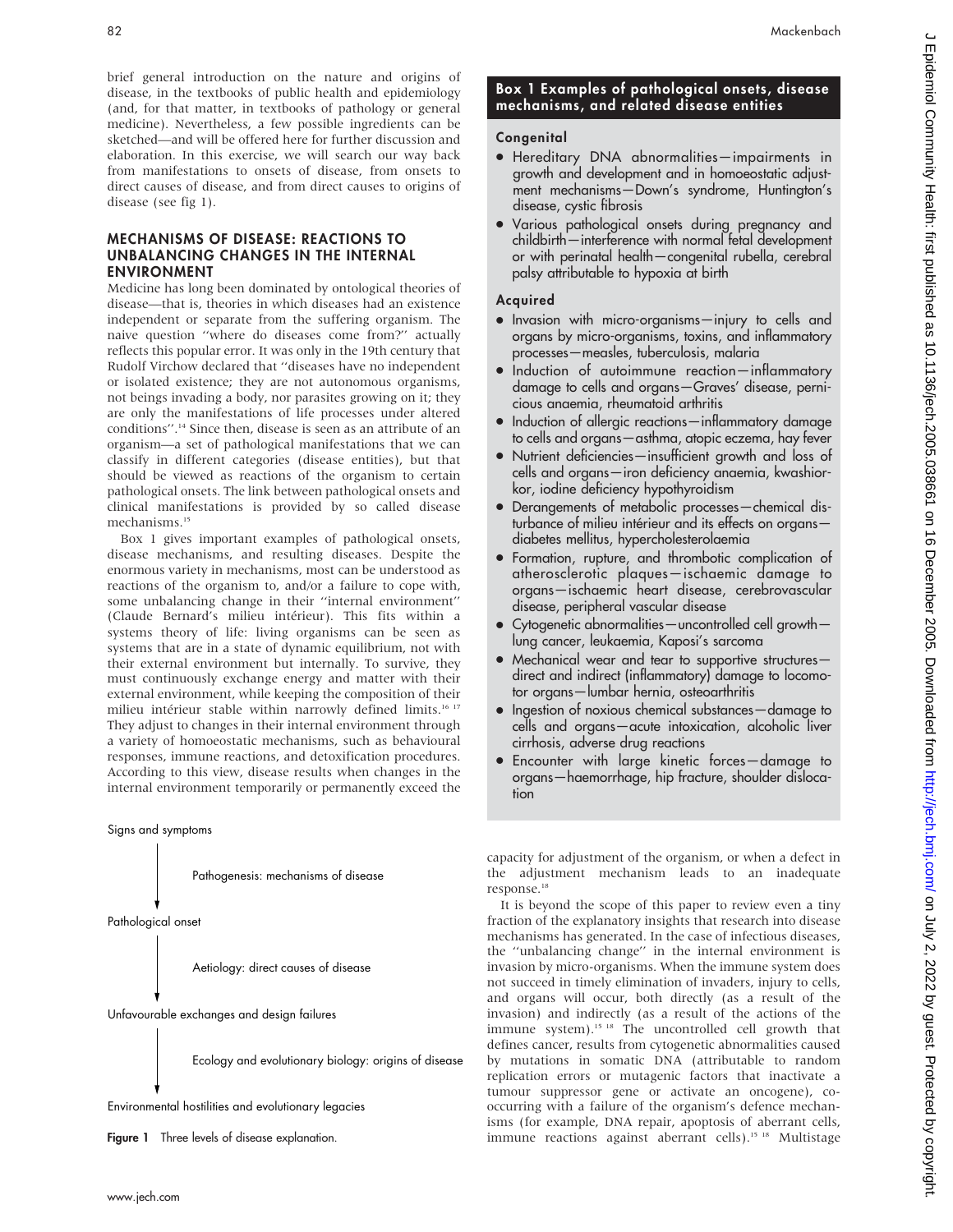theories of carcinogenesis are based on the hypothesis that, because of the elaborate mechanisms controlling cell growth, several mutations in a single cell are necessary to produce a cancer.<sup>19</sup>

#### DIRECT CAUSES OF DISEASE: UNFAVOURABLE EXCHANGES AND DESIGN FAILURES

Because changes in the internal environment are induced either by exchanges with the external environment, or by an autonomous derailment of internal mechanisms, all diseases must be attributable to either unfavourable exchanges with the external environment, or to failures of the design of organisms, or to a combination of the two.

Exchanges of energy and matter with the external environment are usually advantageous, because they provide the organism with basic necessities (food, oxygen, warmth, and water).<sup>20</sup> Problems arise, however, when the intake of these basic necessities is insufficient or excessive, or when the organism encounters or ingests harmful forms of energy and matter (physical, chemical, biological, psychological noxae).<sup>21</sup> It is important to note that these exchanges with the external environment are usually active processes, and are therefore determined as much by the behaviour of the organism as by events or circumstances in the environment. The interaction between organism and environment blurs the distinction between the two: the environment of an organism should perhaps even be defined as the set of external conditions with which it interacts.<sup>22</sup> It is worth noting that the active term exchanges with the environment removes the need to separately distinguish behaviour as a cause of disease.

Despite the incompleteness of our knowledge about the aetiology of diseases, it seems reasonable to suspect that most diseases can, and often do, arise as a result of unfavourable exchanges with the external environment. This is immediately obvious for pathological onsets and disease mechanisms that have been defined in terms of the consequences of a specific exchange with the external environment (for example, infectious disease, nutrient deficiencies, mechanical wear and tear, intoxication, injury). But unfavourable exchanges with the external environment probably also play some part in the aetiology of most other disease mechanisms: autoimmune reactions, allergic reactions, metabolic disorders such as diabetes mellitus, atherosclerosis, cancer, ...<sup>15</sup><sup>23</sup>

While this comes close to public health's ecological paradigm, it is important to note that there is no scientific basis for the claim that all cases of all diseases can be attributed to unfavourable exchanges with the external environment. Some cases of all, and many cases of some diseases may be entirely attributable to an autonomous derailment of internal mechanisms, caused by an apparent failure in the (genetically determined) structural or functional design of the human organism. Hereditary DNA

## What this paper adds

This paper is an attempt to sketch a coherent but short story on where diseases come from. It suggests that, in all its manifestations, disease is a reaction of the human organism to, and/or a failure to cope with, one or more unbalancing changes in its internal environment. These are caused by one or more unfavourable exchanges with the external environment and/or failures in the structural and functional design of the organism. In the final analysis, human disease is due to the dependence of organisms on a fundamentally hostile external environment and to unfortunate evolutionary legacies.

abnormalities are a clear example of diseases where most cases are probably attributable to such a design failure only. Huntington's disease is thought to be attributable to a number of CAG repeats on chromosome 4, the expression of which does not seem to be influenced by any external factors (although the mutation itself could theoretically be because of environmental exposure of an ancestor).<sup>15 24</sup> The importance of design failures in the causation of disease goes much further than their role in rare inherited disorders, however. At least three types of commonly occurring design failures can be distinguished.

The first is that human organisms cannot always cope effectively with unfavourable exchanges with the external environment. We dispose of a large variety of adjustment mechanisms, ranging from behavioural responses and protective structures to detoxification mechanisms and immune responses. Some failure of these adjustment mechanisms therefore can usually be identified when disease occurs—and is probably involved in, and to provide the theoretical rationale for, many gene-environment interactions.<sup>25</sup> <sup>26</sup>

But design failures are not limited to those that interfere with our responses to the external environment. Another is that human organisms cannot deal perfectly with entropy.<sup>27</sup> Survival requires constant reproduction—of germ cells (for creating progeny) and of somatic cells (for repair and maintenance). During cell reproduction, small random errors occur from time to time, and although we have exquisite repair and search and destroy mechanisms, some errors are not detected in time, and may lead to congenital disease in progeny or to cancer in ourselves.<sup>28</sup>

And then we have a third design failure: we have limited supplies of vital stocks. It is probable that aging is at least in part determined by cumulative effects of various noxae and our failure to deal effectively with them,<sup>29</sup> but not all of aging can be explained in this way. For example, women are born with a limited number of eggs, and when their supplies are exhausted reach menopause. A similar example is that our immune system has only a limited stock of immune cells that can be directed at specific antigens: after we have exhausted these supplies, we cannot cope with new micro-organisms any more.<sup>28</sup>

There is no need to claim that unfavourable exchanges and design failures entirely determine the occurrence of disease. Random events within cells at the level of molecular interactions, or within organisms at the level of interactions between organ systems or metabolic processes, will partly determine the outcome of the process.<sup>22 30</sup> It is therefore an illusion to think that all inter-individual variation in disease occurrence can ever be explained.<sup>31</sup>

#### ORIGINS OF DISEASE: HOSTILE ENVIRONMENTS AND EVOLUTIONARY LEGACIES

Why do human organisms have unfavourable exchanges with the external environment? The historical successes of public health show that not all these exchanges are inevitable, but it is unlikely that they can ever be totally eliminated. This is because we are dependent on the external environment, and because the external environment is fundamentally hostile. Living organisms can be characterised as open, non-equilibrium thermodynamic systems that continuously exchange energy and matter to decrease internal entropy.16 17 But energy and matter have to be extracted from an environment that is often hostile, as shown by the fact that the same elements in the abiotic, biotic, and human environments that we are dependent on, can make us sick as well.

Dependence on a hostile abiotic environment takes many forms. The simplest illustration is oxygen: all higher life on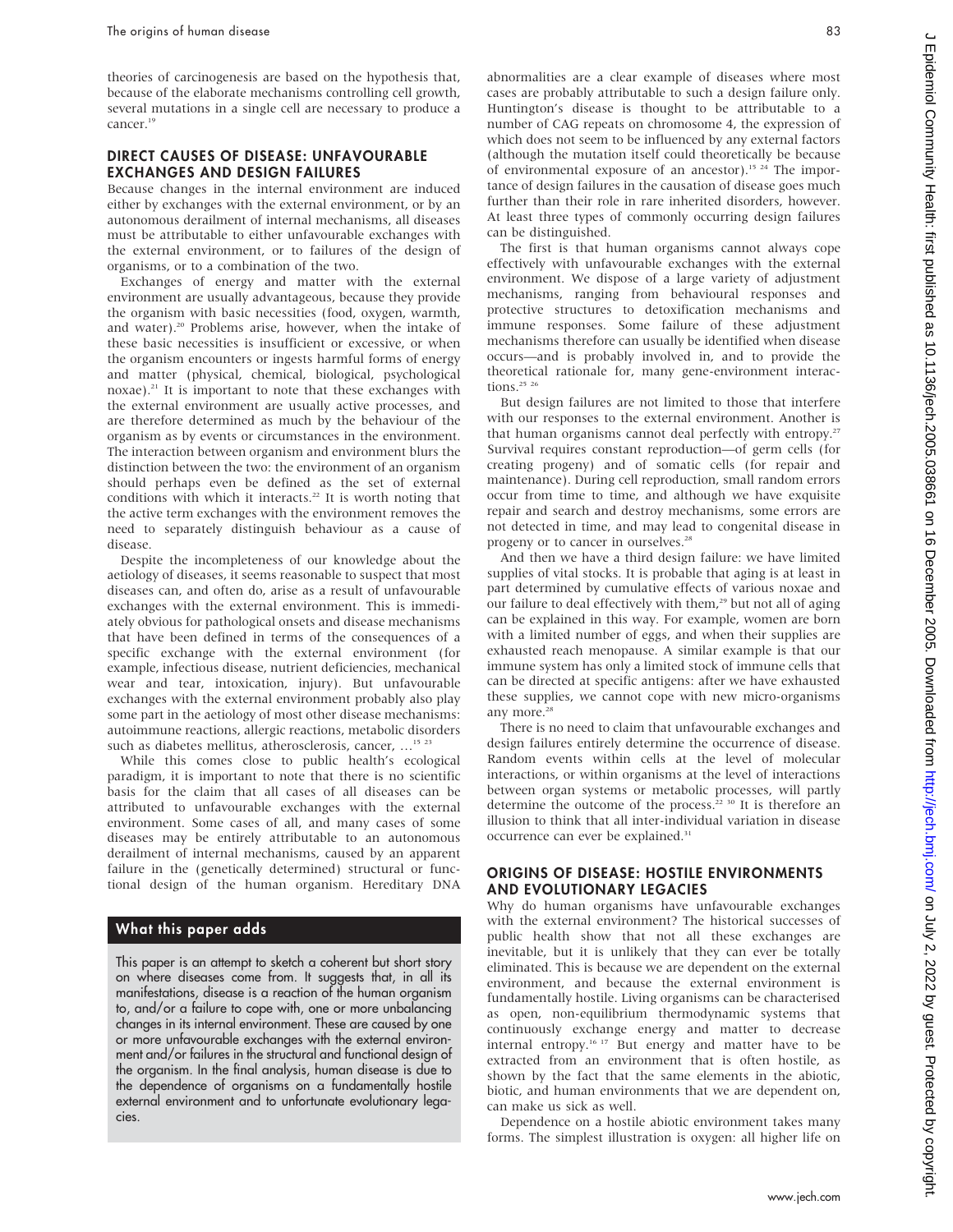## Policy implications

While this sketch of a theory suggests that there will ultimately be some hard limits to primary prevention, it also helps in identifying some new approaches to prevention, including interfering with disease mechanisms before detectable disease has occurred, and remedying human organisms' structural and functional design failures.

earth is dependent on oxygen, but oxygen is a dangerous compound, as one can see from the fact that it destroys iron. During the processing of nutrients in our bodies, oxygen is released, and this has been shown to contribute to cardiovascular disease and cancer.<sup>32</sup> Fortunately, antioxidants like flavonoids from purslane give a little bit of protection, but this is only partial. All life on earth is dependent on sunlight, but exposure to ultraviolet and other radiation may lead to mutations and cancer.<sup>33</sup> There is also a fundamental hostility, in the form of competition, between different lifeforms. Human beings need plants and animals for survival, but the latter do not always cooperate, and sometimes behave like enemies. For example, plants protect themselves against predation by containing toxins that may make us ill.<sup>34</sup> Bacteria feed on us, and although we have developed sophisticated mechanisms of defence, they are smarter, and continuously succeed in circumventing our countermeasures. And we need other human beings: the prosperity of the Western world that has helped to almost eliminate infectious disease and double life expectancy at birth, is the result of an intricate division of labour, at all levels of human organisation (families, cities, countries, globally).35 But at all these levels we also compete with other human beings for reproduction and survival, causing diseases in those who are less successful, as the everlasting socioeconomic inequalities in health show.36

Exposure to a hostile environment sometimes results from actively seeking novel environments with dangers to which we have not yet developed adequate adjustment mechanisms, or from human interventions that have made the environment more hostile.<sup>37</sup> Novelty seeking may even be an element in our design that has stimulated the spread of the human species around the world—sometimes at the expense of health risks to individual organisms.<sup>38</sup> Human activity has destroyed local environments in the past, and currently threatens to erode the life supporting aspects of the global environment.<sup>39</sup>

Why do human organisms have design failures? This question can probably best be answered with reference to evolutionary biology. The structural and functional characteristics of the human organism have been shaped over millions of years, and have been carefully selected for their fitness (ability for survival and reproduction) in a hostile environment.<sup>40</sup> Despite its incredible sophistication, however, our design is far from perfect. This lack of perfection is because we have not been created from scratch, but evolved gradually through survival of the fittest in different environments, and that achieving perfection during this process was useless. The only thing that was necessary for us to be alive, was that the genes of our ancestors were transmitted to their children, before their bodies fell apart due to the effects of a hostile environment.<sup>41</sup> Many aspects of aging can neatly be explained from this disposable soma theory,<sup>29</sup> which predicts, among other things, that there must be a limit to further increases in human life expectancy.

Pioneers of Darwinian medicine have suggested that this imperfect evolutionary legacy has a number of specific explanations.<sup>25 42</sup> One is trade offs or compromises: many so

## Box 2 Possible implications for primary prevention

- Human organisms actively produce disease: by generating signs and symptoms as a reaction to pathological onsets; by engaging in unfavourable exchanges with the external environment; and by creating a hostile abiotic, biotic, and human environment. Whether or not we succeed in primary prevention is, to a large extent, in our own hands.
- There is an enormous theoretical potential for primary prevention of human disease, not all of which has been clearly recognised: (1) interfering with disease mechanisms before detectable disease has occurred; (2) reducing unfavourable exchanges with the external environment, either directly (by limiting these exchanges) or indirectly (by improving the environment); (3) remedying the organism's structural and functional design failures, either directly (by modifying structure or function) or indirectly (by genetic modification).
- Conventional approaches to primary prevention, which focus on exchanges with the external environment, have not yet been used to the full. Existing knowledge on entry points for reducing unfavourable exchanges with the external environment can be used better. New knowledge will probably emerge from further research into disease mechanisms, and from further research into associations between disease occurrence and environmental and design factors.
- It is probable that we will in the future reach a limit to conventional approaches to primary prevention, because of our dependence on a fundamentally hostile environment. Progress in primary prevention will then become more dependent upon our capacity to interfere with disease mechanisms or to remedy the organism's many structural and functional design failures.

called design failures contributing to disease have benefits too, for example in other environments or in the same environment at younger ages. Sickle cell anaemia is the classic example: persons heterozygous for the sickle cell gene get substantial protection from malaria.<sup>43</sup> Familial hypercholesterolaemia and other genetically determined cardiovascular risk factors may have provided protection against famine in the not too distant past.<sup>44</sup> Similar trade offs are invoked by the theory of antagonistic pleiotropy, which states that senescence (and disease associated with senescence) is the inevitable by product of adaptations that increase fitness earlier in life.<sup>45</sup> For example, mechanisms that limit cellular proliferation protect against cancer in early life, but promote degradation of organ function in later life.<sup>46</sup>

A second explanation of imperfect evolutionary legacies is constraints: some design problems are caused by the fact that evolution is an incremental process. Major changes are difficult, and some elements of our design still reflect their usefulness in previous environments. One simple example, already noticed by Charles Darwin, is that our food passes through a tube in front of the windpipe, and must cross it to get to the stomach, thus exposing us to the danger of choking. If we had been designed from scratch, our nostrils would have been below our chin—but we have gradually developed from creatures living in water for which this design was appropriate.<sup>25 42</sup>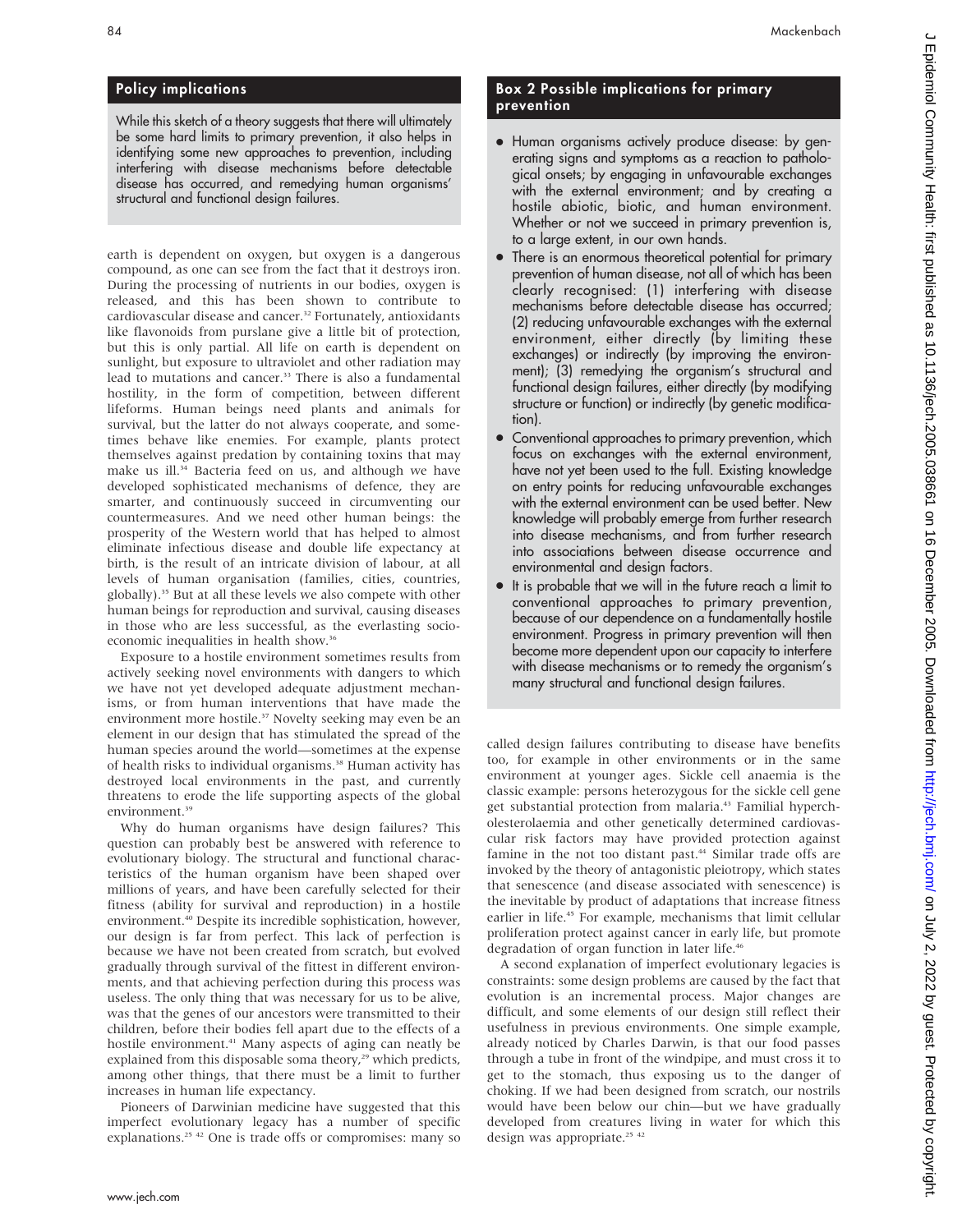#### DISCUSSION AND CONCLUSIONS

My short story of where diseases come from thus reads as follows: In all its manifestations, human disease is a reaction of organisms to, and/or a failure to cope with, one or more unbalancing changes in their internal environments. These are caused by one or more unfavourable exchanges with their external environments and/ or failures in the structural and functional design of organisms. In the final analysis, human disease is attributable to the dependence of organisms on a fundamentally hostile external environment and to unfortunate evolutionary legacies.

Although such a concise and broadly applicable formulation can, to the best of my knowledge, not be found in any of the existing textbooks of epidemiology, public health, pathology, or general medicine, most of its elements are of course far from new.

It can, for example, be usefully compared with the host agent environment model that has been popular in textbooks of epidemiology and public health. After the near elimination of infectious diseases, whose occurrence had been understood on the basis of a simple host-agent-environment model, many textbooks adopted a similar conceptual model for the understanding of chronic diseases, such as cardiovascular disease and cancer. In addition to infectious agents, the model now included new agents such as nutritive excesses, allergens, and ionising radiation.<sup>47 48</sup> The latter can only be seen as (active) agents in a metaphorical sense, however, and such a model does not help to clarify the role of behaviour that was relegated to the category of host factors. More complex models have been proposed, such as the web of causation<sup>49</sup> and more dimensional models taking into account different levels of organisation and different time scales (an eco-social model visualised as a fractal structure,<sup>50</sup> an eco-epidemiological model visualised as a set of Chinese boxes,<sup>51</sup> and a social-ecological perspective visualised as a cube moving through time<sup>52</sup>). The latter are useful frameworks that help to bring more (social) theory into epidemiology and public health.<sup>53</sup> Although these models do not specify where diseases come from, they can be used to structure various strands of explanation, including the type of short story given above, into a larger coherent novel that also tries to explain in some depth how noxae come together in time and space with susceptible organisms.

It may also be usefully compared with the teachings of two giants of public health in the 20th century who have written extensively on this topic, René Dubos and Thomas McKeown. The great microbiologist René Dubos published his influential Mirage of health in 1959,<sup>38</sup> followed by Man adapting in 1965.<sup>54</sup> In these books he argued that ''states of health or disease are the expression of the success or failure experienced by the organism in its efforts to respond adaptively to environmental challenges''. But ''complete freedom from disease and from struggle is almost incompatible with the process of living'', because the accomplishments of science and technology ''ignore the dynamic process of adaptation to a constantly changing environment that every living organism must face''. In the case of human organisms, some adaptive challenges are due to the fact that mankind follows ''urges and strivings that have nothing to do with species survival'', but are entirely the result of novelty seeking. These elements can also be found in the short story developed in this paper, but there are important differences too, particularly because of Dubos' lack of attention to the role of design failures in disease causation, perhaps because of the less prominent role of aging in population health at the time he worked.

McKeown's The origins of human disease was published in 1988, and was a bold attempt at classifying all diseases in only three categories: prenatal diseases (all diseases manifested before birth), diseases of poverty (diseases manifested after birth that are attributable to deficiencies or hazards related to lack of the essentials for life), and diseases of affluence (diseases manifested after birth that are attributable to maladaptation or hazards related to industrialisation).20 This distinction is firmly rooted in an understanding of the links between disease and the material world we live in, particularly the food sources we are dependent on. It seems to over-emphasise the role of too little or too much prosperity in disease causation, however, perhaps as a result of McKeown's historical analyses of mortality decline in England and Wales that had shown the important role of living standards.<sup>55</sup> While economic circumstances are certainly important determinants of unfavourable exchanges with the external environment, environmental hostilities cannot be reduced to economics. Again, there is little attention to the possible role of design imperfections in disease causation.

Concise generalisations usually come at the expense of being too abstract or too a-specific, and my short story is no exception. Upon arrival at these slightly trivial rock bottoms of disease explanation, some disappointment is perhaps inevitable. It is not more than a sketch asking for further elaboration and refinement, but suggests a few new thoughts about opportunities and limits for primary prevention (listed in box 2). There seems to be a much wider range of opportunities for primary prevention than usually thought, and epidemiology and public health would do well to pay more attention to the opportunities offered by insights in disease mechanisms and the role of design failures.

It is unlikely that we can ever prevent all disease, because our capacity to change the external environment is limited, and so is our capacity to improve the design of the human organism. We are far from having reached these limits, however, as shown by the seven countries study and other exciting results of public health research. Although paradise is not a realistic option, further improvements in our environment seem feasible, and we may in the future also have more opportunities for interfering with disease mechanisms or improving our design. These may contribute to further substantial improvements in healthy life expectancy.

#### ACKNOWLEDGEMENTS

This paper is based on an essay written on the occasion of New Year's dinner 2005 of the Department of Public Health of Erasmus Medical Centre, Rotterdam, Netherlands. Useful comments on a previous version of this paper were received from Gabriël ten Velde, Ewout Steyerberg and Jan Vandenbroucke.

Funding: none.

Conflicts of interest: none declared.

#### **REFERENCES**

- 1 Menotti A. Prevalence and incidence of cardiovascular diseases in the seven countries study. In:Kromhout D, Menotti A, Blackburn H. Prevention of coronary heart disease. Diet, lifestyle and risk factors in the seven countries study. Norwell/Dordrecht: Kluwer Academic, 2002.
- 2 Kromhout D, Bloemberg B. Diet and coronary heart disease in the seven countries study. In: Kromhout D, Menotti A, Blackburn H. Prevention of coronary heart disease. Diet, lifestyle and risk factors in the seven countries study. Norwell/Dordrecht: Kluwer Academic, 2002.
- 3 Trichopoulou A, Vasilopoulou E, Hollman P, et al. Nutritional composition and flavonoid content of edible wild greens and green pies: a potential rich source of antioxidant nutrients in the Mediterranean diet. Food Chem 2000;70:319–23.
- 4 Lloyd GER, ed. Hippocratic writings. Harmondsworth: Penguin Books, 1978.
- 5 Dictionary of the history of ideas. Environment. http://etext.lib.virginia.edu (accessed 9 Dec 2004).
- 6 Rosen G. A history of public health. Baltimore: Johns Hopkins University Press, 1993.
- 7 Doll R, Peto R. The causes of cancer. The causes of cancer: quantitative estimates of avoidable risks of cancer in the United States today. J Natl Cancer Inst 1981;66:1192–308.
- 8 CDC. Ten great public health achievements—United States, 1900–1999. MMWR 1999;48:241–3.